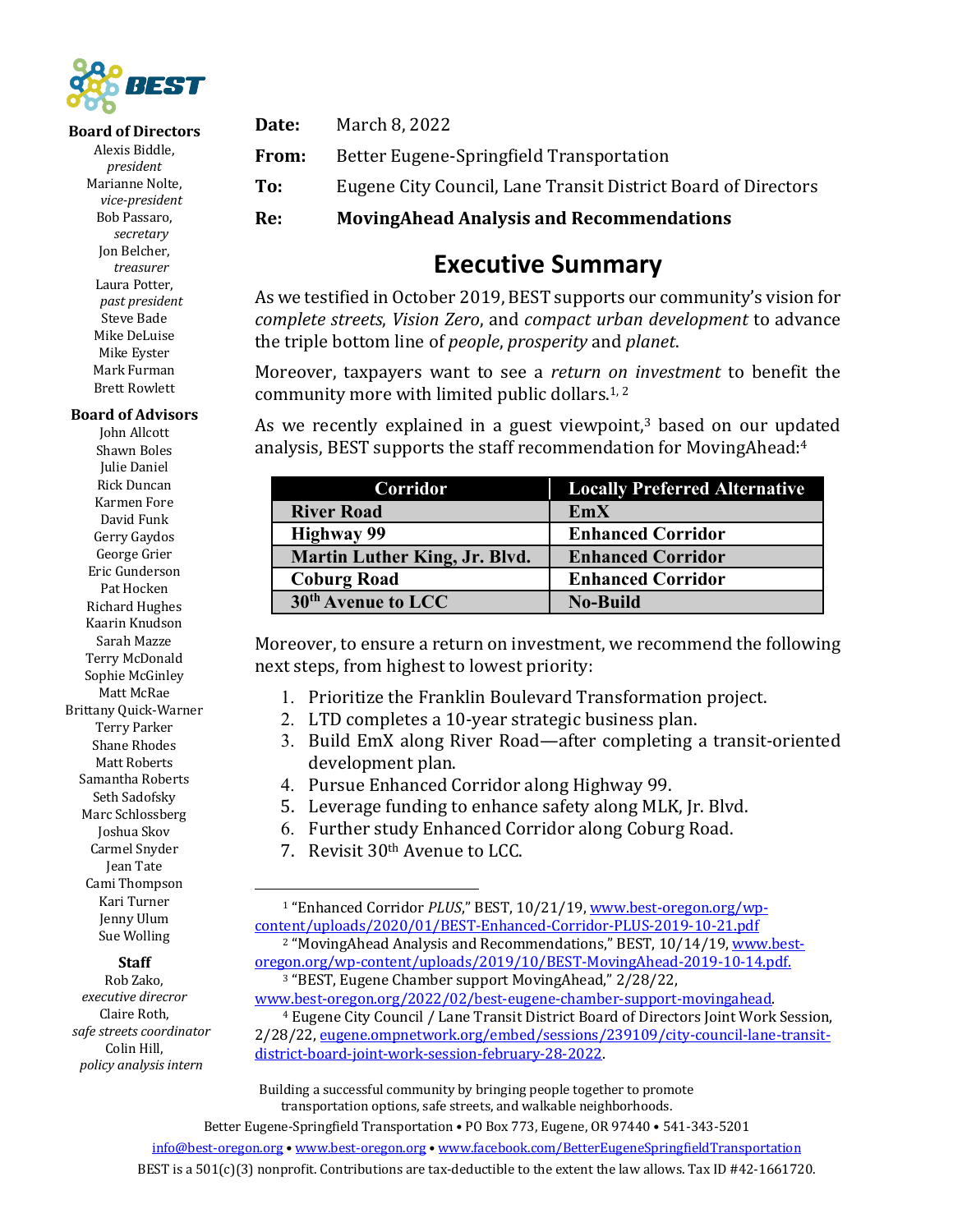## **Introduction**

Thank you for the opportunity to provide our MovingAhead analysis and recommendations.

Better Eugene-Springfield Transportation (BEST) is a privately funded,  $501(c)(3)$  nonprofit. In 2012, BEST came together as a broad group of community leaders to support the Eugene City Council in approving the planned West Eugene EmX project.<sup>5</sup> Today, BEST is building a successful community by bringing people together to promote transportation options, safe streets, and walkable neighborhoods.

BEST appreciates the work the MovingAhead team has done to identify investment opportunities, to cull these down to just the five most promising corridors, to prepare an Alternatives Analysis Report to objectively identify the costs and benefits of different options,<sup>6</sup> and now to recommend a locally preferred alternative for each corridor.

## **Analysis**

As we concluded in October 2019, there is broad community support for *complete streets* that enable people to walk, bicycle, or use a mobility device in *safety*; to access *frequent and useful transit*; or to drive. Such complete streets support Eugene's vision for *compact urban* development. To varying degrees, members of the community see that such better transportation is good for the triple bottom line of *people, prosperity and the planet*.

Moreover, taxpayers want to see a *return on investment* to benefit the community more with limited public dollars.<sup>7, 8</sup>

We want to emphasize two key and related aspects of this shared community vision:

- **Safety before speed**: We want everyone to be able to get where they are going reasonably *quickly*. But it is even more important that everyone gets there *safely*. Wide corridors such as River Road are currently *dangerous by design*, favoring fast motor vehicles over people walking, biking, or using mobility devices in safety.<sup>9</sup> MovingAhead is aimed at transforming corridors into *complete streets* for everyone.<sup>10</sup>
- Streets as places: We need some *through routes* designed for motor vehicles to get quickly from Point A to Point B. For example, the Northwest Expressway functions well as a through route because there are few places along it to stop. We also need

<sup>&</sup>lt;sup>5</sup> "Rabid Transit: The drive toward West 11th EmX heats up," *Eugene Weekly*, 9/13/12, eugeneweekly.com/2012/09/13/rabid-transit.

<sup>&</sup>lt;sup>6</sup> Alternatives Analysis Report, MovingAhead, Sept. 2018 www.movingahead.org/alternatives-analysis-report.

<sup>&</sup>lt;sup>7</sup> Before his untimely passing, Eugene Area Chamber of Commerce president Dave Hauser at an EmX Steering Committee meeting asked about the *return on investment* of MovingAhead alternatives.

<sup>&</sup>lt;sup>8</sup> See also "If You're Planning to Invest in Infrastructure, You Need to Understand These 3 Concepts," Strong Towns,  $3/25/13$ , www.strongtowns.org/journal/2013/3/25/three-core-understandings.html.

<sup>&</sup>lt;sup>9</sup> "Dangerous by Design 2021," Smart Growth America, smartgrowthamerica.org/dangerous-by-design.

<sup>&</sup>lt;sup>10</sup> "What are complete Streets?" Smart Growth America, smartgrowthamerica.org/program/nationalcomplete-streets-coalition/publications/what-are-complete-streets.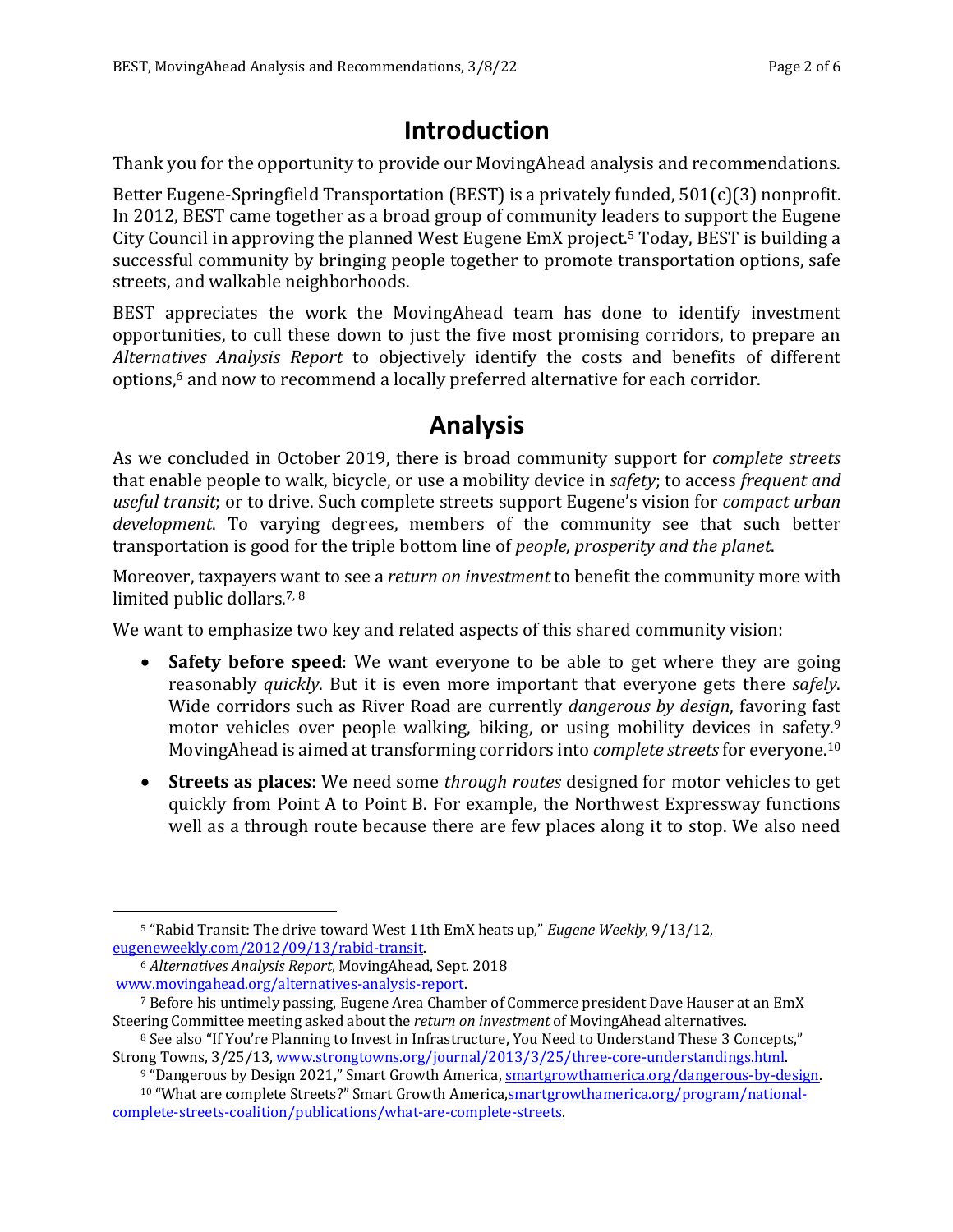*places* where people live, work, shop, learn, and play. MovingAhead is aimed at transforming corridors into places that drive our local economy.<sup>11, 12, 13</sup>

Since October 2019, relevant changes include the following:

- **COVID-19 and travel patterns**: Hitting in early 2020, the pandemic prompted social distancing, telecommuting, and more for physical activity outdoors. As a result, travel patterns have changed, with bus ridership down and walking and biking up.<sup>14, 15, 16</sup>
- War and gas prices: Today in Oregon, the average price of a regular gallon of gasoline is \$4.59, up from \$3.02 just a year ago.<sup>17</sup>
- **Wildfires and climate change**: In September 2020, the series of wildfires along the west coast underscored that climate change is happening here and now.<sup>18</sup>
- Middle Housing: Passed in June 2019, House Bill 2001 requires the City of Eugene to provide for middle housing.<sup>19</sup>
- **Transit Tomorrow**: With the pandemic, LTD dropped its operations analysis.<sup>20</sup>
- LTD 3-Year Strategic Business Plan: In July 2021, LTD adopted a plan that is more of a short-term look at operations than a medium-term schedule of investments.<sup>21</sup>
- MovingAhead Packages: Before, staff presented different combinations of investments as packages; today, each corridor is being considered in isolation.

"Stroads: Stroads are a mash-up of these two types of paths. We like to call them 'the futon of transportation' because, just as a futon is neither a particularly good bed nor a particularly good couch, a stroad is neither a particularly good road or a particularly good street.

"Besides being a very dangerous environment (yes, it is ridiculously dangerous to mix high-speed, highway design geometry with pedestrians, bikers and turning traffic), they are enormously expensive to build and, ultimately, financially unproductive."

"The Stroad," Strong Towns, 10/30/17, www.strongtowns.org/journal/2017/10/30/the-stroad.

<sup>12</sup> See also "What's a Stroad and Why Does It Matter?" Strong Towns, 3/2/18,

www.strongtowns.org/journal/2018/3/1/whats-a-stroad-and-why-does-it-matter.

www.oregon.gov/odot/RPTD/Pages/Coronavirus.aspx.

 $11$  According to Charles Marohn: "Roads and streets are two different things.

**<sup>&</sup>quot;Streets:** The function of a street is to serve as a platform for building wealth. On a street, we're attempting to grow the complex ecosystem that produces community wealth. In these environments, people (outside of their automobiles) are the indicator species of success. Successful streets are environments where humans, and human interaction, flourish.

<sup>&</sup>quot;Roads: In contrast, the function of a road is to connect productive places. You can think of a road as a refinement of the railroad—a road on rails—where people board in one place, depart in another and there is a high speed connection between the two.

<sup>&</sup>lt;sup>13</sup> See also "Not Just Bikes: 'The stroads to hell are paved with good intentions,' " Strong Towns, 4/27/21, www.strongtowns.org/journal/2021/4/26/not-just-bikes-the-stroads-to-hell-are-paved-with-goodintentions.

<sup>&</sup>lt;sup>14</sup> See "COVID-19 Impacts on Future Transportation: Anticipated Changes in Long Range Travel Forecasts," ODOT, 3/8/21, www.oregon.gov/odot/Planning/Documents/TrafficForecastsPost.pdf.

<sup>15</sup> See also "COVID-19 Traffic Reports," ODOT, www.oregon.gov/odot/Data/Pages/Traffic-Counting.aspx. <sup>16</sup> See also "COVID-19 Resources," ODOT Public Transportation Division,

<sup>17 &</sup>quot;Oregon Average Gas Prices," AAA, gasprices.aaa.com/?state=OR.

 $18$  See "Climate crisis 'a hammer hitting us in the head', says Oregon governor as wildfires rage," The Guardian, 7/25/21, www.theguardian.com/us-news/2021/jul/25/wildfires-california-oregon-west.

 $19$  "HB 2001: Middle Housing Code Changes," City of Eugene, www.eugene-or.gov/4244/Middle-Housing.

<sup>&</sup>lt;sup>20</sup> LTD's "Transit Tomorrow" webpage has been removed, www.ltd.org/transit-tomorrow.

<sup>&</sup>lt;sup>21</sup> "Strategic Business Plan," LTD, www.ltd.org/strategic-business-plan.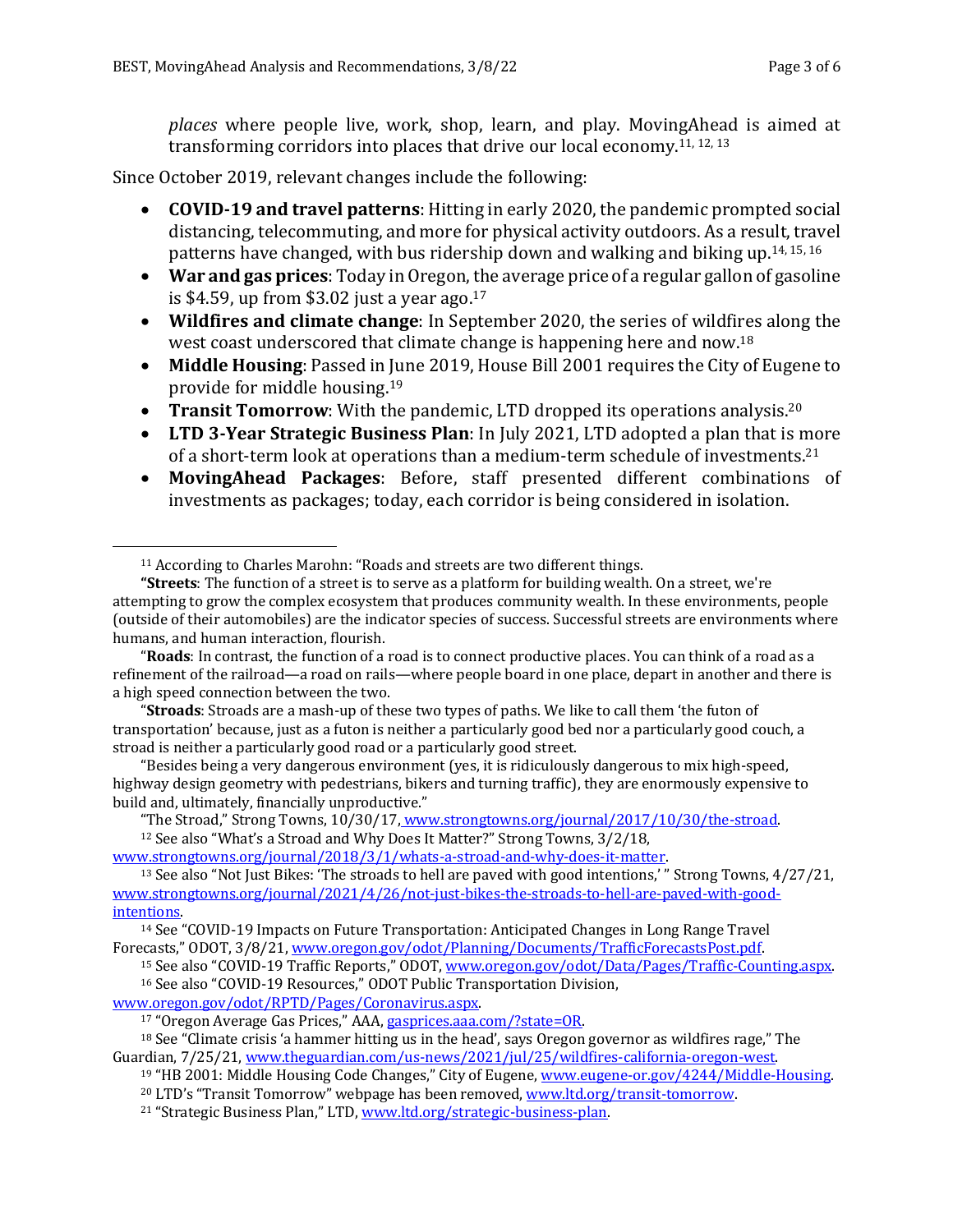- **IIJA**: In November 2021, Congress passed and President Biden signed the Infrastructure Investment and Jobs Act, creating a short-term opportunity for increased federal investments.<sup>22</sup>
- **DeFazio**: Our congressman, who has been the chair of the House Transportation & Infrastructure Committee, announced he will be retiring at the end of this year.<sup>23</sup>

The IIJA and DeFazio's imminent departure argue for adopting MovingAhead now to be eligible for federal funding when available. War and wildfires argue for taking immediate action to shift from more expensive fossil fuels to lower-carbon forms of transportation, like walking, biking, and riding the bus.

But with COVID-19 and the lack of a Transit Tomorrow plan making future transit service needs less clear, and without a medium-term strategic plan nor a clear understanding of how multiple investments in EmX might interact with each other, it makes even more sense to pursue the more incremental "Enhanced Corridor *PLUS*" approach we advocated.

# **Recommendations**

To advance the shared community vision for better transportation, BEST recommends approving the staff recommendations for MovingAhead:

| Corridor                       | <b>Locally Preferred Alternative</b>            |
|--------------------------------|-------------------------------------------------|
| <b>River Road</b>              | EmX                                             |
| <b>Highway 99</b>              | <b>Enhanced Corridor</b>                        |
| Martin Luther King, Jr. Blvd.  | <b>Enhanced Corridor</b>                        |
| <b>Coburg Road</b>             | <b>Enhanced Corridor</b>                        |
|                                | <i>requiring additional study and community</i> |
|                                | engagement]                                     |
| 30 <sup>th</sup> Avenue to LCC | <b>No-Build</b>                                 |
|                                | [reconsider this corridor after other           |
|                                | agency studies and projects are completed]      |

**Moreover, to ensure a return on investment, we recommend the following next steps,** from highest to lowest priority:

- 1. **Prioritize the Franklin Boulevard Transformation project** and seek funding to make needed improvements as soon as possible to enable more frequent transit service, create a complete street, and support new development around the UO.<sup>24</sup>
- 2. LTD completes a 10-year strategic business plan, before pursuing major transit investments in any of the MovingAhead corridors. The plan should articulate the outcomes the community desires, select strategies for achieving those outcomes,

 $^{22}$  "Infrastructure Investment and Jobs Act 2021," ODOT, www.oregon.gov/odot/Pages/IIJA.aspx.

 $23$  "Congressman Peter DeFazio Announces He Will Not Seek Re-Election,"  $12/1/21$ , defazio.house.gov/defazio-to-retire.

<sup>&</sup>lt;sup>24</sup> "Franklin Boulevard Transformation," City of Eugene, www.eugene-or.gov/3830/Franklin-Boulevard-Transformation.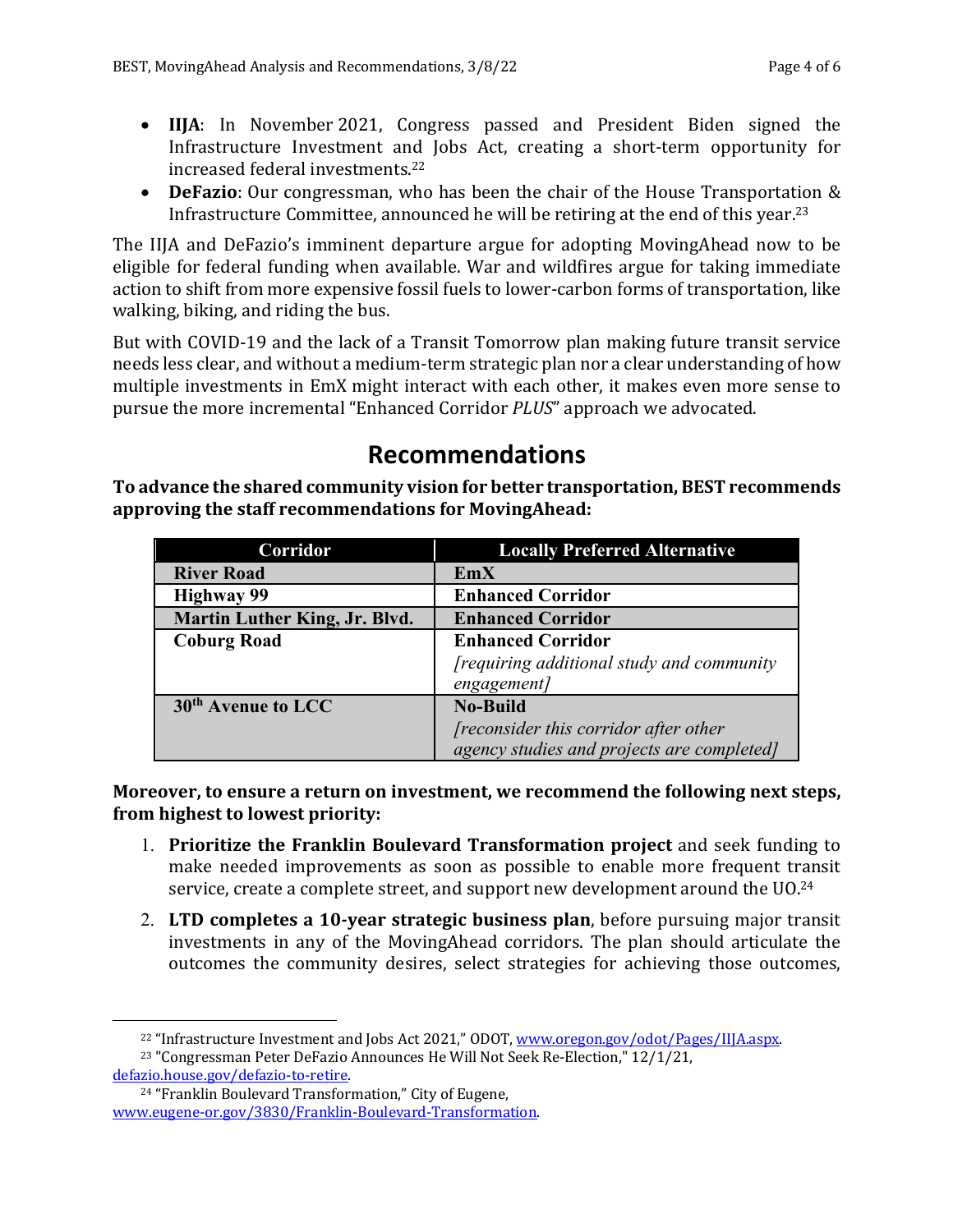provide a timeline of actions to implement those strategies, and provide a funding plan to ensure there are sufficient resources. $25$ 

Such a 10-year strategic business plan should include these elements:

- a. By Spring 2023, complete a comprehensive operations analysis (COA). As part of this study, look specifically at the implications of adding EmX to River Road for the operation of the overall EmX and transit network.
- b. A year after the COA has been implemented, assess changes in ridership and community demand for more service—both longer hours and more places. Determine how much more operating funding, if any, would be needed to provide the community with the transit service it needs.
- c. Include a 10-year Community Investment Plan.26
- d. Develop a long-term transit financial stability plan that identifies a needed level of financial reserves to ensure LTD can guarantee the community some minimum core service during up and down business cycles.
- e. Develop a climate change policy to guide efforts to increase transit service and ridership in line with local plans to reduce greenhouse gas emissions from transportation.<sup>27, 28, 29</sup>
- f. With the cities of Eugene and Springfield, develop a right-of-way protection policy to protect existing right-of-way for desired future improvements and to limit adjacent development that could make the cost of acquiring additional right-of-way prohibitive.<sup>30</sup>
- g. Develop a major improvements policy to guide when major transit investments are warranted. $31$
- h. Develop a policy to guide when, if ever, it would make sense to divert transit funding from service to major investments.
- i. Develop a policy that prior to committing to a major transit investment along a corridor, first design the *place* the community wants the corridor to become. Work with the host city to develop a transit-oriented development plan that

 $25$  Since March 2016, LTD has recognized the need to develop a 10-year strategic business plan.

<sup>&</sup>lt;sup>26</sup> "Community Investment Plan," LTD, www.ltd.org/cip.

<sup>&</sup>lt;sup>27</sup> For example, see the *Central Lane Scenario Plan*, LCOG, June 2015, www.lcog.org/367/Central-Lane-Scenario-Planning.

 $28$  For example, see "Climate Recovery Ordinance and Climate Action Plan 2.0," City of Eugene, www.eugene-or.gov/3210/Climate-Recovery-Ordinance.

<sup>&</sup>lt;sup>29</sup> For example, see "Greenhouse Gas Inventory Results FY12-18," LTD, available in the board packet, 9/16/19, www.ltd.org/file\_viewer.php?id=3909.

 $30$  As part of its work, the West Eugene Collaborative called on the Eugene City Council and the Eugene Planning Commission to change setback requirements in order to preserve potential right-of-way for future improvements. See "Building setback standards along West  $11<sup>th</sup>$  Avenue," Larry Reed & Rob Zako, 10/15/,08, www.best-oregon.org/wp/wp-content/uploads/2019/10/WEC-ECC-Setbacks-20081015.pdf.

 $31$  "It is the policy of the State of Oregon to maintain highway performance and improve safety by improving system efficiency and management before adding capacity. ..." See Policy 1G: Major Improvements, 1999 Oregon Highway Plan, ODOT, www.oregon.gov/ODOT/Planning/Pages/Plans.aspx.